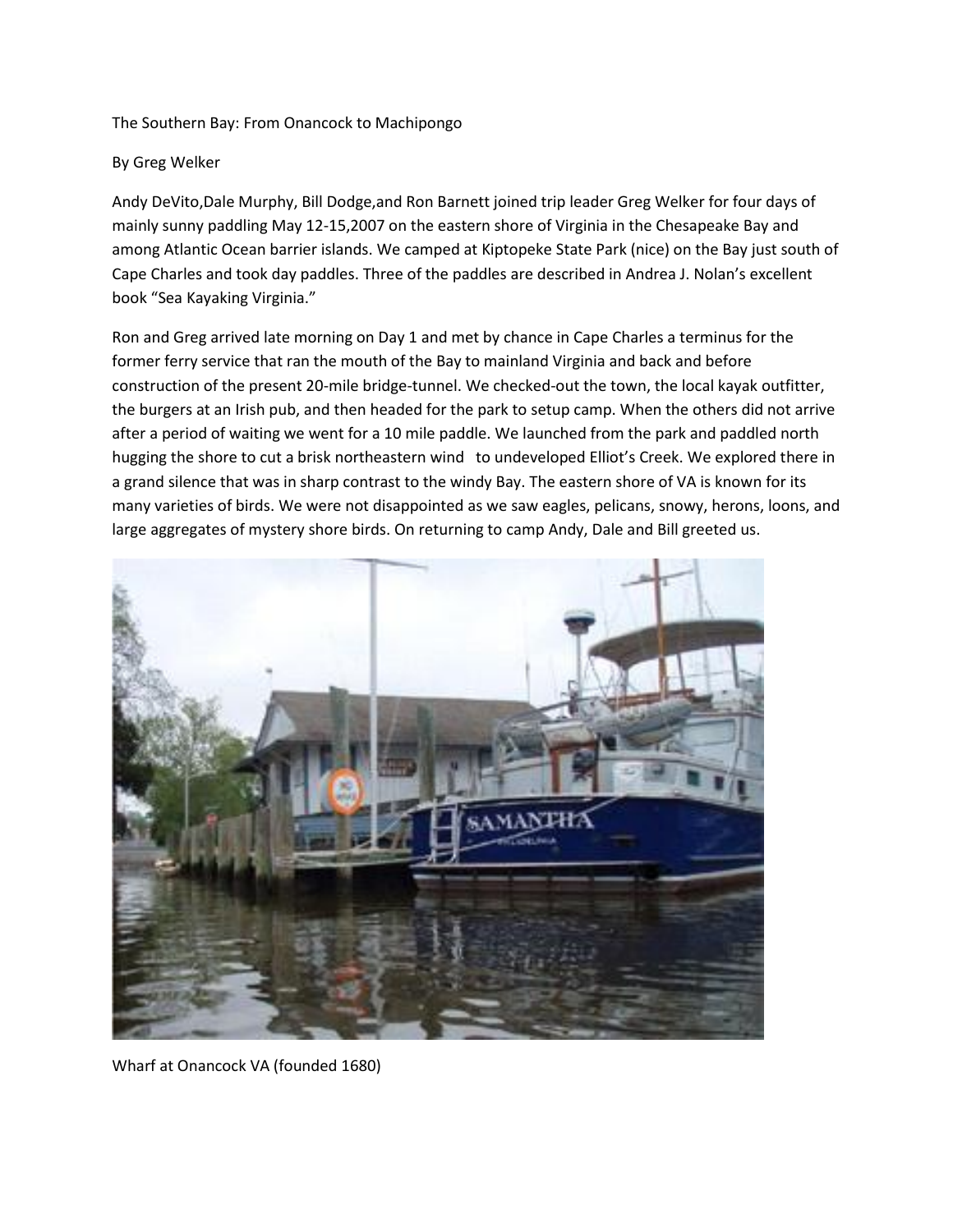

Bill gets it going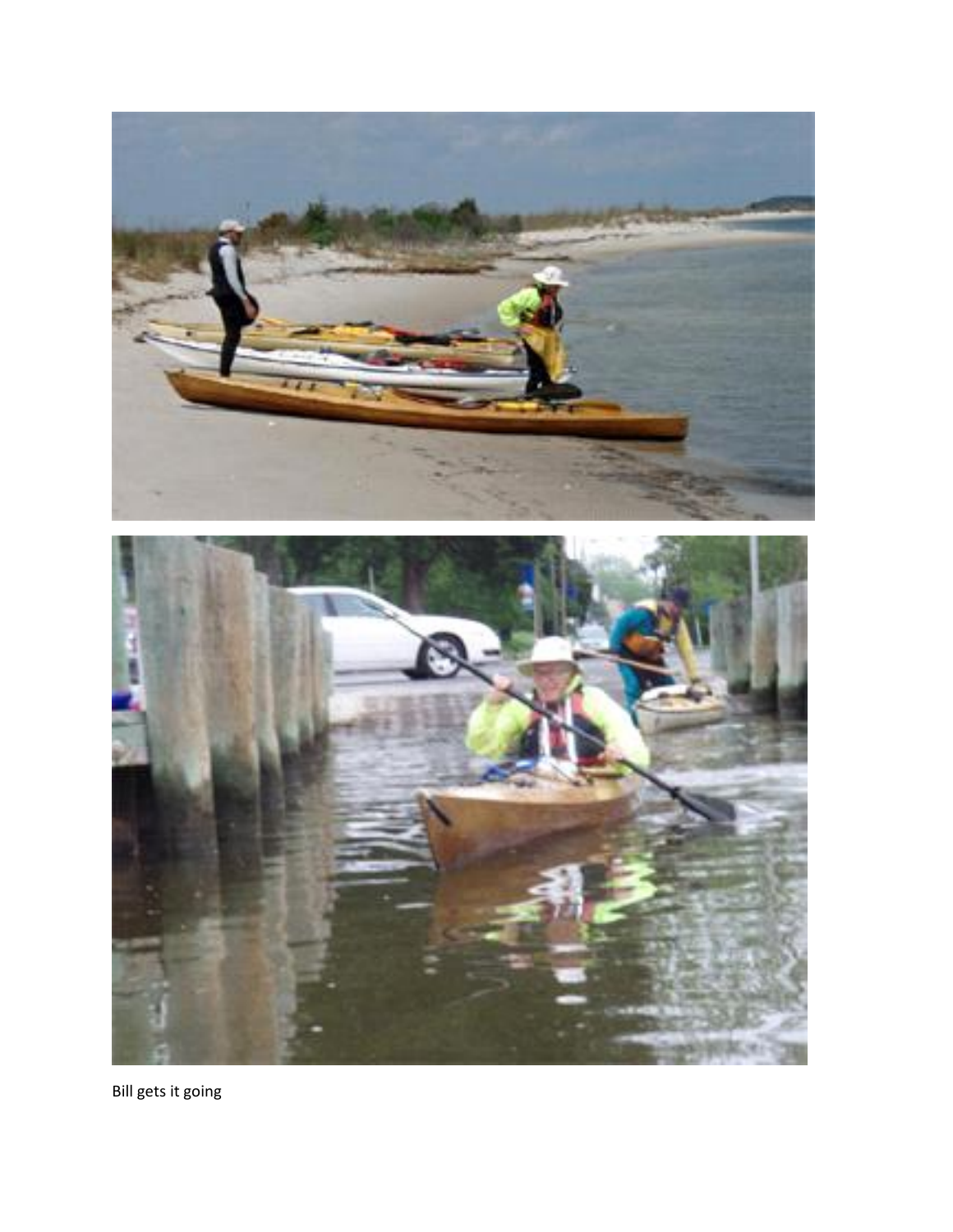

## Greg catching up

A CPA mantra could be "wait, see, decide…wait, see, decide." Given the brisk winds and strong tidal currents known to this area we chanted this mantra daily. In fact both factors influenced our daily paddle decisions and Greg had planned paddles to take advantage of the tidal currents. The major open water paddle was planned for Day 2 but, given the small craft advisory, we opted to drive 40 miles north to Onancock (founded in 1683) to paddle its more protected waters out to the wild beaches

**Parkers Marsh Wildlife Refuge.** This 11.5 mile paddle featured the viewing of two bald eagle nests situated very close together and the unexplained sighting of an unidentified wooden structure on land with what looked like a small white igloo on a platform (see photo). Greg said he'd seen them elsewhere on the Bay but did not know their purpose. Does anyone know? An avian totem?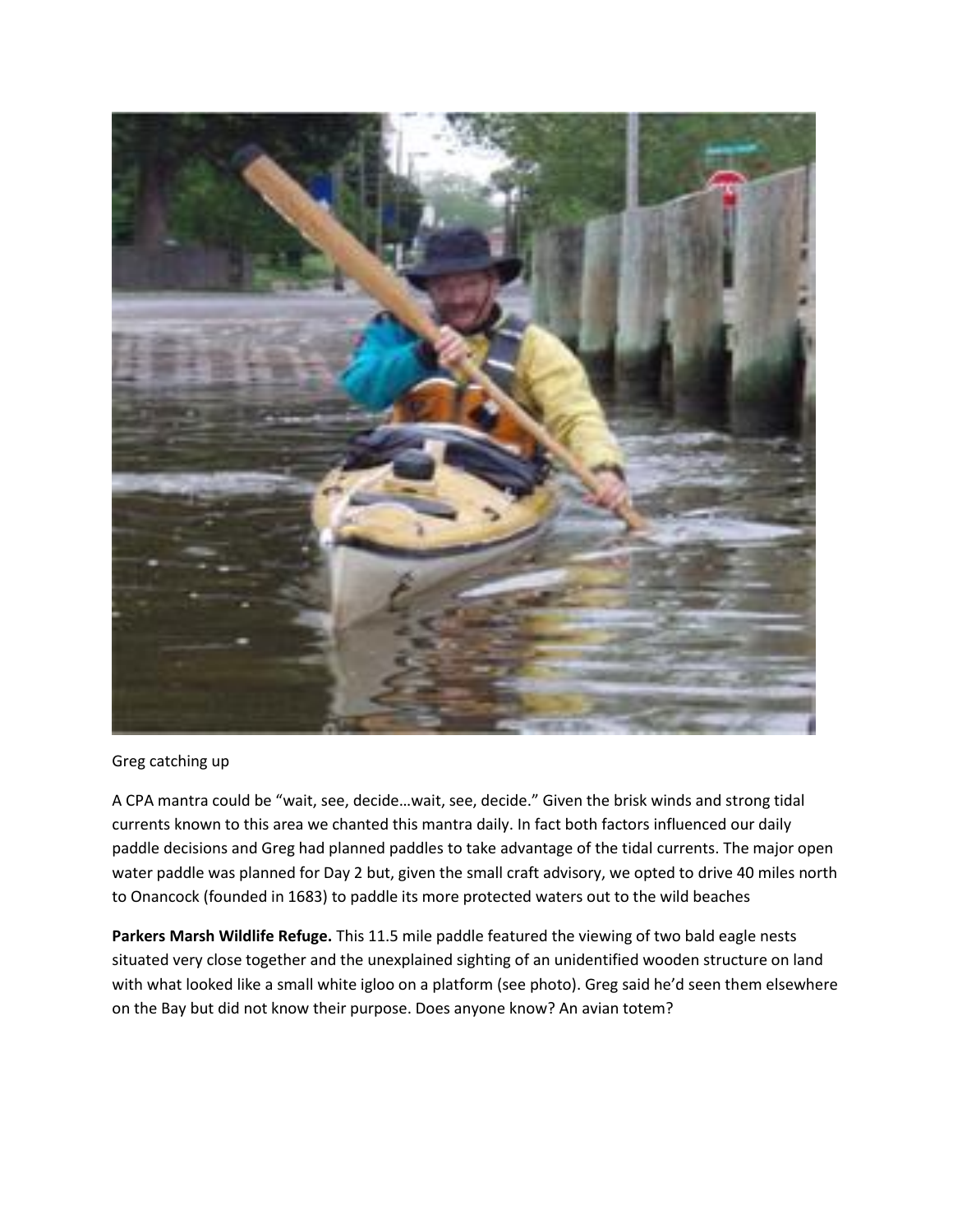

Parkers Marsh Wildlife Refuge with the Bay in the distance

Our Day 3 open water paddle to Smith and Mackhorn Islands departed from the Eastern Shore of VA National Wildlife Refuge and ran parallel to Fisherman Island Wildlife Refuge. We landed on Smith with its Cape Charles Lighthouse and took a long walk along the beach on the Atlantic side. The beach servedup many creatures from the ocean deep including large conk shells (inhabited and vacated),sand dollars, a strange looking fish, lots of shells (no tourists walk here), and a deceased dolphin. From the beach one could look across the Atlantic to the Cape Henry Lighthouse. On returning to our kayaks we saw an oyster catcher status then had lunch and waited for low tide to paddle north to Mackhorn Island. On the way we saw large white semi-soft structures in Magothy Bay on the bottom in different shapes. No one knew what they were – whether plant or animal. After exploring the southern end of Mackhorn and seeing eagles once again we returned past Skidmore and Raccoon Islands to the put-in. Along the way we spied-on a red fox apparently stalking several large white egrets fishing near the water or their eggs.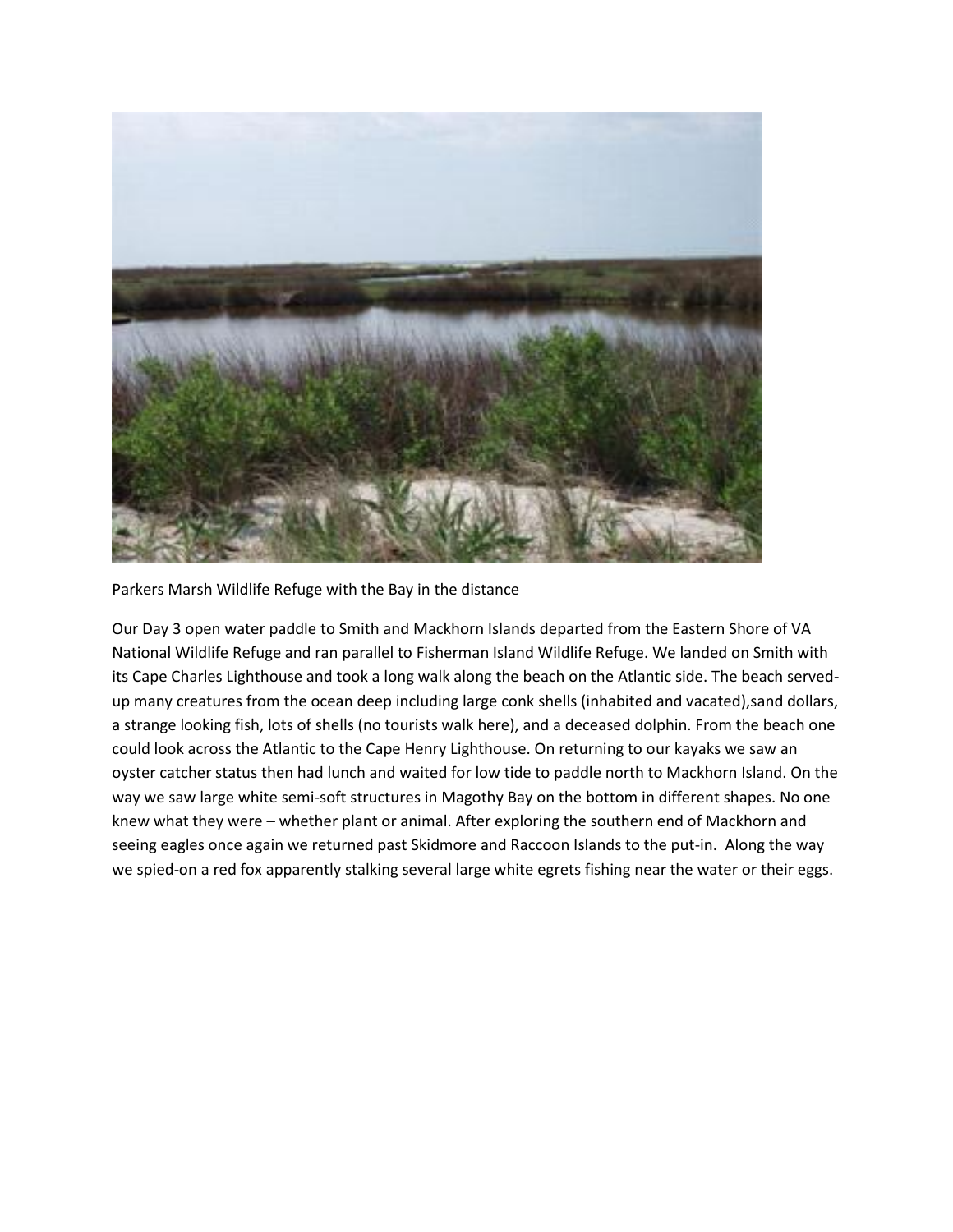

Dale and Greg off of Parkers Marsh Wildlife Refuge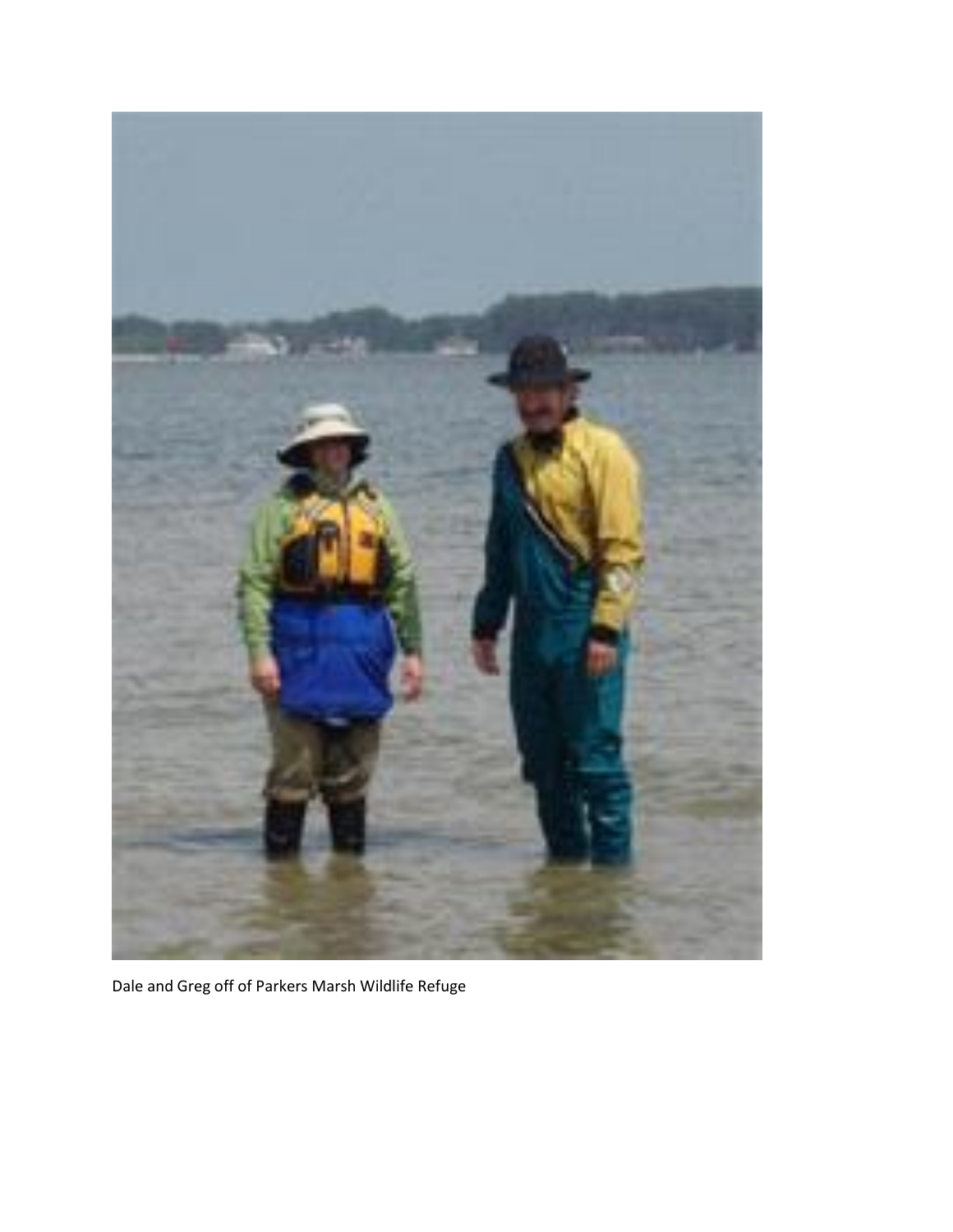

## Ron Barnett

The Day 4 paddle was planned for the coastal Machipongo River launching from Willis Wharf. We were eager to view the reported sea turtles and even sharks that inhabit this river but this was not to be. After launching we paddled a short distance out to the river chanting our CPA mantra but given the strong southwestern wind (passing watermen yelled something about "where are your sails!" and a fisherman had earlier spoke of 2-3 foot swells) we returned to Parting Creek for protected waters – some protection. After 90 minutes of being blown around we opted to call it a day and retire to Stella's a nice little eatery in a pre-Civil War building with a screened dining porch overlooking the water. Afterward seafood and dessert we made the 4-hour drive home - well worth it given the abundance of wild places, wildlife, and the paddling pleasures of the Southern Bay.